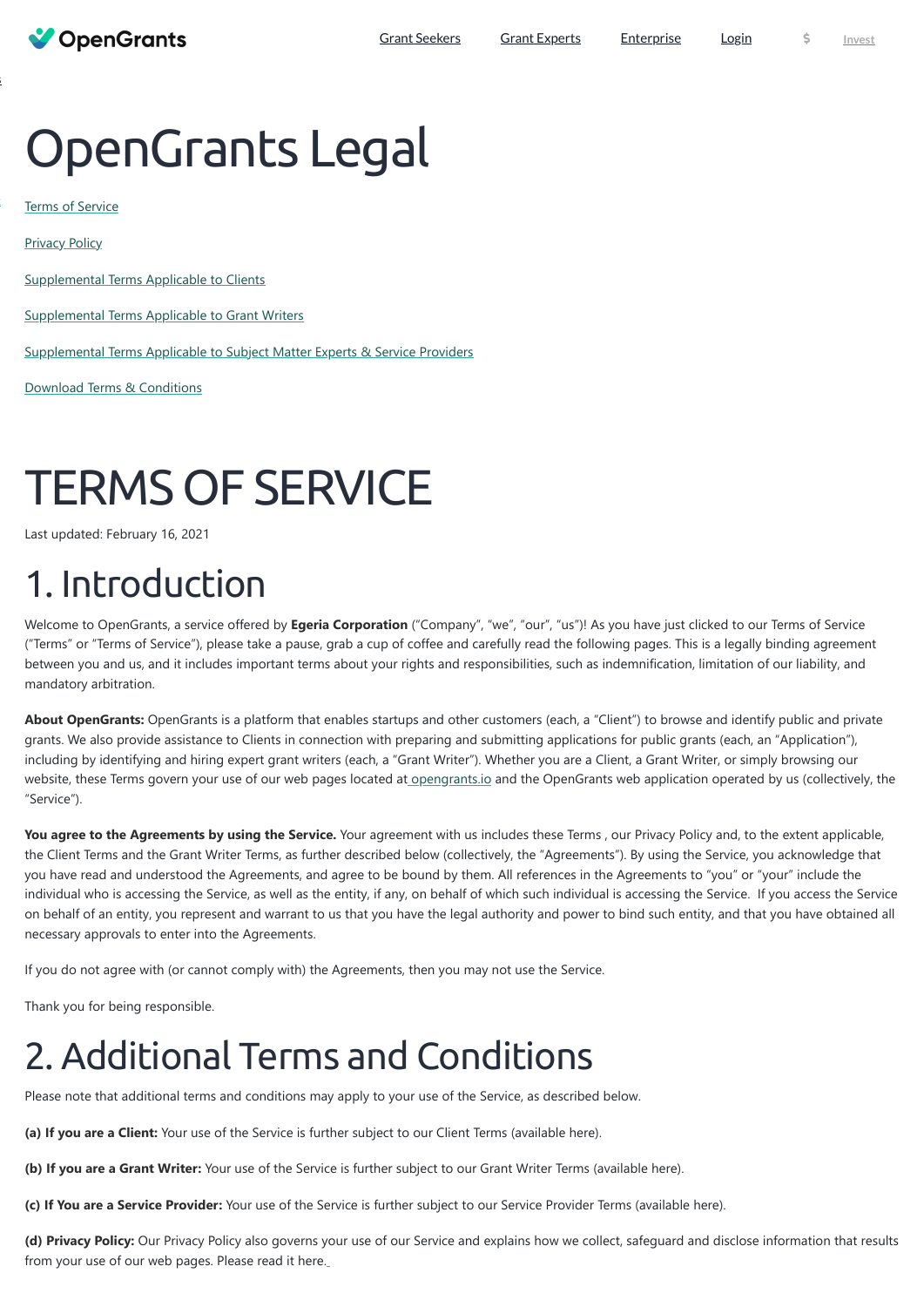### 3. Our Role

**(a) We do not provide grant writing services.** OpenGrants is a technology platform that enables Clients to identify and engage one or more Grant Writers (together with the Clients, "Users") to assist in the preparation of one or more Applications. While OpenGrants may provide a Client with certain advisory and consulting services in connection with the Service such as identifying public grant opportunities (such services, the "Advisory Services"), OpenGrants is not providing grant writing services and is not acting as a grant writer with respect to any Application. Our platform only facilitates a direct engagement between Users, and we are not a party and have no control over such engagement. As such, you are solely responsible for determining whether to enter into an engagement with another User (including, without limitation, verifying the accuracy of any information provided by the User in their profile, posting, proposal or elsewhere), and for setting the rate for the engagement.

**(b) We do not control Grant Writers or Service Providers.** Specifically, Client acknowledges that we do not employ or control Grant Writers or Service Providers. Each Grant Writer or Service Provider is independent from OpenGrants and is not providing any services on behalf of OpenGrants. Each Grant Writer or Service Provider determines the manner and means of providing any grant writing services to the relevant Client, including, without limitation, the types of projects they take on, the prices they charge, the methods and tools they use in providing grant writing services, and the time and place of furnishing such services. As such, OpenGrants shall not be liable to the Client or any third party for any actions, errors and omissions of a Grant Writer or Service Provider.

You further acknowledge, agree, and understand that while we strive to only allow the best Grant Writers and Service Providers on the OpenGrants platform, our listing of any Grant Writer or Service Provider on the Service is not an endorsement of said party. We do not perform background checks on any Grant Writers or Service Providers nor do we supervise, direct, control, or evaluate their work. As such, we do not make any representations about or guarantee the services to be performed, the quality of any work products or deliverables to be developed or created ("Deliverables") or the results to be achieved by engaging such Grant Writer or Service Provider.

**(c) We do not control Clients.** Further, we do not verify the accuracy of the information provided by Clients. As such, we make no representations about or guarantee the ability of Clients to pay for services to be performed by Grant Writers, or the ability or willingness of a Client to actually complete a transaction.

**(d) Clients and Grant Writers may enter into additional agreements.** Finally, we do not dictate the terms of any engagement between Users with respect to one or more Applications. You may choose, at your sole discretion, to agree and enter into any agreement, contract or terms with another User that further define your rights and obligations vis-a-vis such User, so long as such agreement does not impose any obligation upon Company or in any way restrict or impact our rights under the Agreements. If you are a Client, please note that, unless a Grant Writer makes separate arrangements with you, their relationship with you is not exclusive, and they may perform similar services for other Clients, including those that may be competitive with you.

### 4. Disputes Among Users

**(a) Process for Submitting Disputes.** All Users agree to attempt in good faith to resolve any disputes with another User directly with that User and without involving Company. In the event that Users are unable to resolve a dispute, either party can submit a formal dispute to Company by emailing disputes@opengrants.io. Any invoice-related disputes by a Client must be submitted within 5 business days of the invoice date. Failure to submit a timely dispute will be deemed acceptance of the invoice, and the Client's designated payment method will be automatically charged, as described in the Client Terms.

**(b) Dispute Resolution.** In the event Company receives a timely dispute as indicated above, all payments are suspended until the completion of the resolution process described below. Company's Dispute Resolution Team will take reasonable steps to gather information from the Users involved and reach a resolution within 10 business days of receiving the dispute notice. You hereby agree and acknowledge that Company is authorized to take, and shall have no liability to you for taking, any action necessary to investigate and resolve disputes on your behalf and in any manner Company deems appropriate, in its sole and absolute discretion.

**(c) Exclusions.** Please note that we will only resolve disputes related to the number of hours included in an invoice. We will not resolve any disputes related to the quality of work or Deliverables. All such disputes must be handled exclusively between the Client and the Grant Writer.

### 5. Contests, Sweepstakes and Promotions

Any contests, sweepstakes or other promotions (collectively, "Promotions") made available through Service may be governed by rules that are separate from these Terms of Service. If you participate in any Promotions, please review the applicable rules as well as our Privacy Policy. If the rules for a Promotion conflict with these Terms of Service, Promotion rules will apply.

### 6. User Content

**(a) We don't control User Content.** Our Service allows you to post, link, store, share and otherwise make available certain information, text, graphics, videos, or other material ("User Content"). Such User Content may include, but is not limited to, a User's profile, a listing for an Application by a Client, and a proposal by a Grant Writer in response to a listing. You are responsible for User Content that you post on or through the Service, including its legality, reliability, and appropriateness. OpenGrants does not verify, endorse or guarantee the truth and accuracy of any such User Content. You assume all responsibility for reliance on any User Content posted on the Service.

[s](https://www.opengrants.io/consultants/)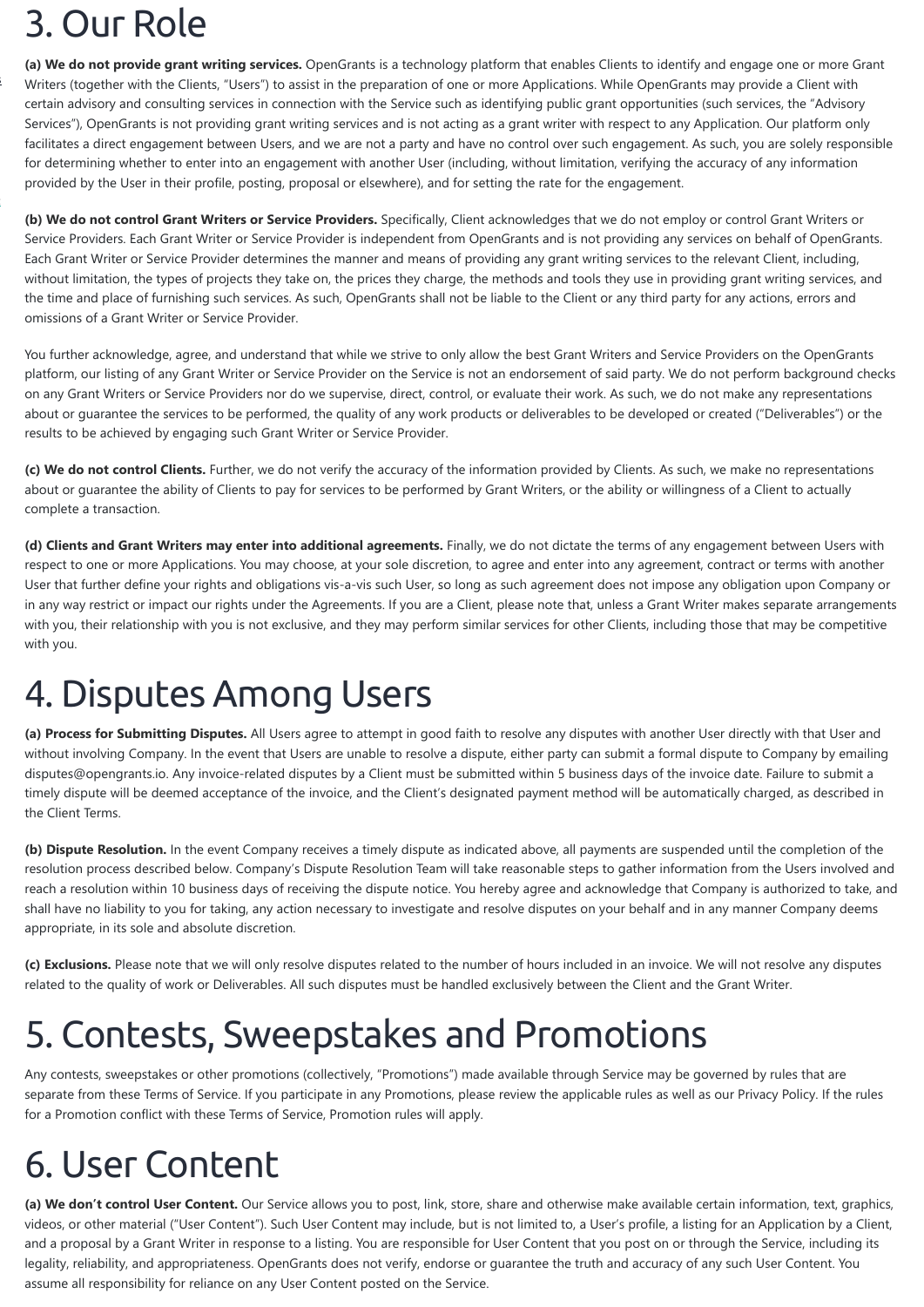By posting User Content on or through the Service, You represent and warrant that: (i) User Content is yours (you own it) and/or you have the right to use it and the right to grant us the rights and license as provided in these Terms, (ii) that the User Content is accurate, complete and truthful in all material respects, and (iii) that the posting of your User Content on or through the Service does not violate the privacy rights, publicity rights, copyrights, contract rights or any other rights of any person or entity. We reserve the right to terminate the account of anyone found to be infringing on a copyright. We assume no responsibility for the inaccuracy of any User Content posted on the Service.

**(b) You own your User Content.** You retain any and all of your rights to any User Content you submit, post or display on or through the Service and you are responsible for protecting those rights. However, by posting User Content using the Service you grant us the right and license to use, modify, publicly perform, publicly display, reproduce, and distribute such User Content on and through Service. Such license will be worldwide, perpetual, fully paid-up, royalty-free, sublicensable and transferable. You agree that this license includes the right for us to make your User Content available to other Users, who may also use your User Content subject to these Terms.

- In any way that violates any applicable law, regulation, ordinance or order.
- For the purpose of exploiting, harming, or attempting to exploit or harm minors in any way by exposing them to inappropriate content or otherwise.
- To transmit, or procure the sending of, any advertising or promotional material, including any "junk mail", "chain letter," "spam," or any other similar solicitation.
- To impersonate or attempt to impersonate Company, a Company employee, another User, or any other person or entity.
- In any way that infringes upon the rights of others (including their intellectual property rights), or in any way is illegal, threatening, fraudulent, or harmful, or in connection with any unlawful, illegal, fraudulent, or harmful purpose or activity.
- To engage in any other conduct that restricts or inhibits anyone's use or enjoyment of the Service, or which, as determined by us in our sole discretion, may harm or offend Company or users of the Service or expose them to liability.

Company has the right but not the obligation to monitor and edit all User Content provided by users.

## 7. Prohibited Uses

(a) You may use Service only for lawful purposes and in accordance with Terms. You agree not to use the Service:

- Post any User Content that we determine, in our sole discretion, to be offensive, defamatory, harassing, threatening pornographic or illegal.
- Encourage conduct that would be considered dangerous, a criminal offense, give rise to civil liability, violate any law or regulation or is otherwise inappropriate.
- Use Service in any manner that could disable, overburden, damage, or impair the Service or interfere with any other party's use of the Service, including their ability to engage in real time activities through Service.
- Use any robot, spider, or other automatic device, process, or means to access the Service for any purpose, including monitoring or copying any of the material on the Service.
- Use any manual process to monitor or copy any of the material on the Service or for any other unauthorized purpose without our prior written consent.
- Use any device, software, or routine that interferes with the proper working of the Service.
- Introduce any viruses, trojan horses, worms, logic bombs, or other material which is malicious or technologically harmful.
- Attempt to gain unauthorized access to, interfere with, damage, or disrupt any parts of the Service, the server on which the Service is stored, or any server, computer, or database connected to the Service.

(b) Additionally, you agree not to:

- Attack the Service via a denial-of-service attack or a distributed denial-of-service attack.
- Otherwise attempt to interfere with the proper working of the Service.

### 8. No Use By Minors

The Service is intended only for access and use by individuals at least eighteen (18) years old. By accessing or using the Service, you warrant and represent that you are at least eighteen (18) years of age and with the full authority, right, and capacity to enter into and abide by all of the terms and conditions of the Agreements. If you are not at least eighteen (18) years old, you are prohibited from both the access and usage of the Service.

### 9. Accounts

When you create an account with us, you represent and warrant that the information you provide us is accurate, complete, and current at all times. Inaccurate, incomplete, or obsolete information may result in the immediate termination of your account on Service.

[s](https://www.opengrants.io/consultants/)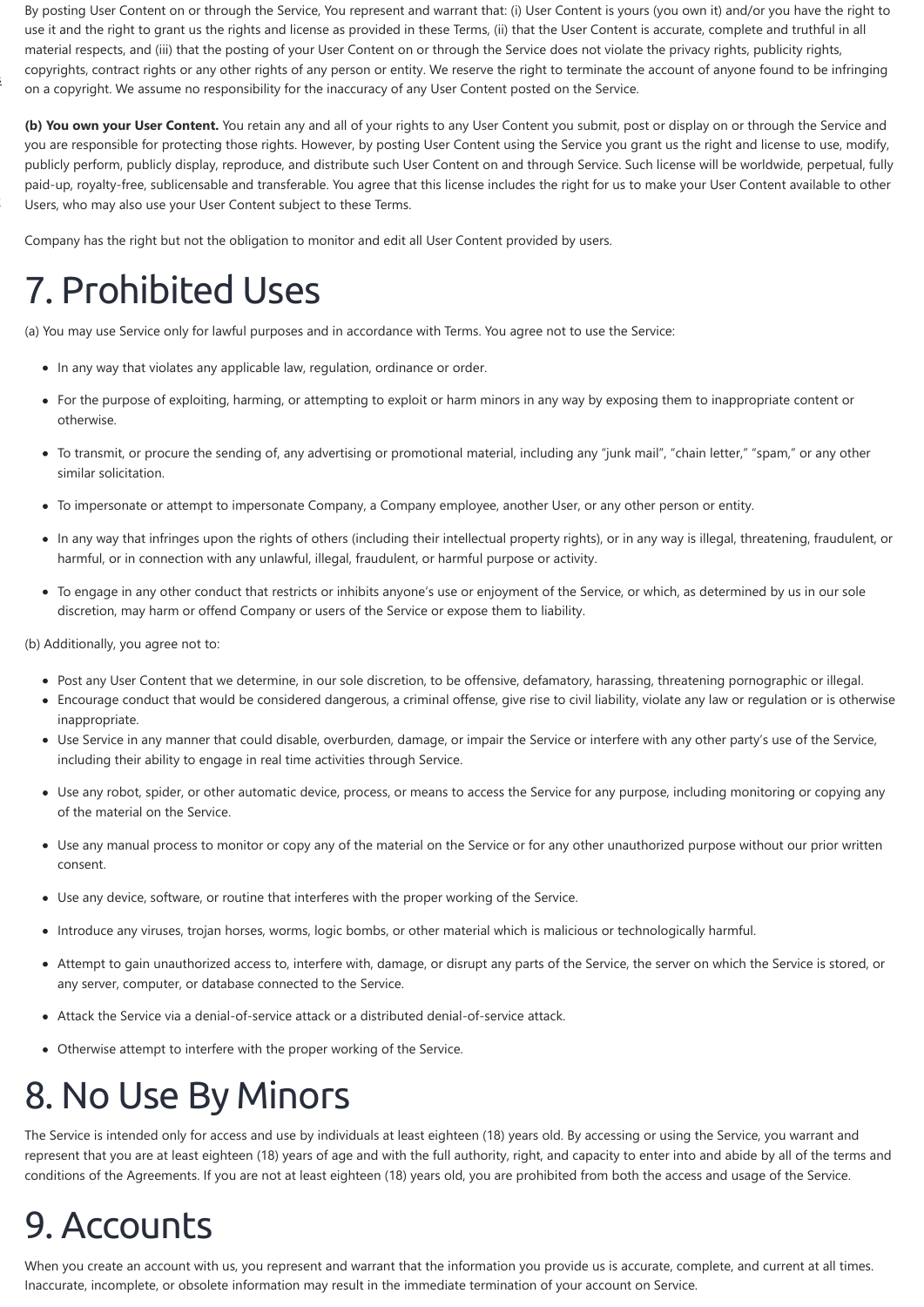You are responsible for maintaining the confidentiality of your account and password, including but not limited to the restriction of access to your computer and/or account. You agree to accept responsibility for any and all activities or actions that occur under your account and/or password, whether your password is with our Service or a third-party service. You must notify us immediately upon becoming aware of any breach of security or unauthorized use of your account.

You may not use as a username the name of another person or entity or that is not lawfully available for use, a name or trademark that is subject to any rights of another person or entity other than you, without appropriate authorization. You may not use as a username any name that is offensive, vulgar or obscene.

We reserve the right to refuse service, terminate accounts, remove or edit content, or cancel orders in our sole discretion.

### 10. Intellectual Property Rights

**(a) We own the Service and the OpenGrants Content.** The Service and its original content, excluding User Content ("OpenGrants Content"), features and functionality are and will remain the exclusive property of Company and its licensors. OpenGrants Content includes, without limitation, any articles, blog posts or other marketing content created by a Grant Writer and posted to the OpenGrants website or other marketing materials. If you are a Grant Writer who produces such OpenGrants Content, you hereby assign to Company any and all rights, title and interest you may have in and to such OpenGrants Content, and you agree and acknowledge that the consideration for such assignment is your being listed as a Grant Writer on the Service. To the extent that the foregoing assignment is not effective for any reason, you hereby grant to Company a worldwide, perpetual, royalty-free, fully paid-up and transferable license to use, repost, distribute, modify, exploit and create derivative works from such OpenGrants Content.

You may not distribute, modify, transmit, reuse, download, repost, copy, or use the OpenGrants Content, whether in whole or in part, for commercial purposes or for personal gain, without express advance written permission from us.

Further, the Service is protected by copyright, trademark, and other laws of the United States. Our name, logo, trademarks, service marks and trade dress may not be used in connection with any product or service without the prior written consent of Company.

**(b) The Client will own the Deliverables.** As between Company, Client and Grant Writer, Client will own all Deliverables resulting from any services to be performed by Grant Writer for Client. Such Deliverables shall include, but are not limited to, any work products, original works of authorship (including any grant applications), inventions, discoveries, developments, concepts, designs, ideas, know-how, improvements, inventions, trade secrets, and other intellectual property, whether or not patentable, copyrightable or otherwise legally protectable, developed by Grant Writer, whether alone or jointly with others, in connection with performing any services performed, or to be performed, by Grant Writer for any Client via the Service. As such, Grant Writer agrees to assign, and hereby assigns, to the relevant Client(s), all right, title and interest throughout the world (including all intellectual property rights) in and to the Deliverables. Grant Writer hereby acknowledges that such assignment is provided for adequate consideration as part of any compensation to be received by Grant Writer from the relevant Client(s).

# 11. Your Other Obligations

**(a) You agree not to disclose confidential information about us or any other User.** All non-public information relating to Company or any other User provided to or accessed by you (the disclosing individual or entity, the "Disclosing Entity" and such information, "Confidential Information") should be treated confidentially. Confidential Information includes, but is not limited to: (i) non-public information about or belonging to the Disclosing Entity and its management, employees, contractors, suppliers and any other individual or entity with which the Disclosing Entity has a business relationship; (ii) non-public information about or belonging to the Disclosing Entity's clients and their employees, personnel, directors, customers and any other individual or entity with which such clients have business relationships; (iii) proprietary information belonging to or licensed by the Disclosing Entity, including, without limitation, trade secrets, protectable under intellectual property laws of any jurisdiction; and (iv) technology, knowledge, designs, concepts, ideas, information, formulas, patterns, compilations, programs, devices, methods, techniques or processes of the Disclosing Entity.

As such, you hereby agree: (i) not to disclose the Confidential Information of the any Disclosing Entity to any third party without the prior written consent of the applicable Disclosing Entity; and (ii) to use Confidential Information only as reasonably necessary to perform your obligations under the Agreements or as otherwise instructed by the applicable Disclosing Entity, including any separate agreement between you and another User. Further, you will use at least the same degree of care, but in no event less than reasonable care, to protect Confidential Information from unauthorized disclosure or access that you use to protect your own Confidential Information. You must immediately notify Company and, if applicable, the relevant Client(s) of any actual or suspected loss or unauthorized use, disclosure of or access to Confidential Information of which you become aware, and take all steps reasonably requested by Company and/or the relevant Client(s) to limit, stop and prevent further unauthorized use, disclosure or access. In the event that you are required to disclose Confidential Information in order to comply with a subpoena, judicial or governmental requirement or order (an "Order"), you must give the applicable Disclosing Entity sufficient prior notice of such Order, to permit the applicable Disclosing Entity a reasonable opportunity to object to the Order and to seek a protective order or other appropriate remedy.

The obligations of this Section 11(a) will not apply to any information that you can demonstrate was previously rightfully known by you free of any obligation to keep it confidential, is or becomes publicly known through no wrongful act on your part, or is independently developed by you without reference to the Confidential Information of the Disclosing Entity.

**(b) You agree not to engage with any User outside of the Service.** If you identify any User, or otherwise engage in discussions with such User in relation to an Application, via the Service, you may not engage with or otherwise enter into any transactions with such User outside of the OpenGrants platform. This obligation lasts for one (1) year after you identify the User or last engage in discussions with the User via the Service, whichever is later.

[s](https://www.opengrants.io/consultants/)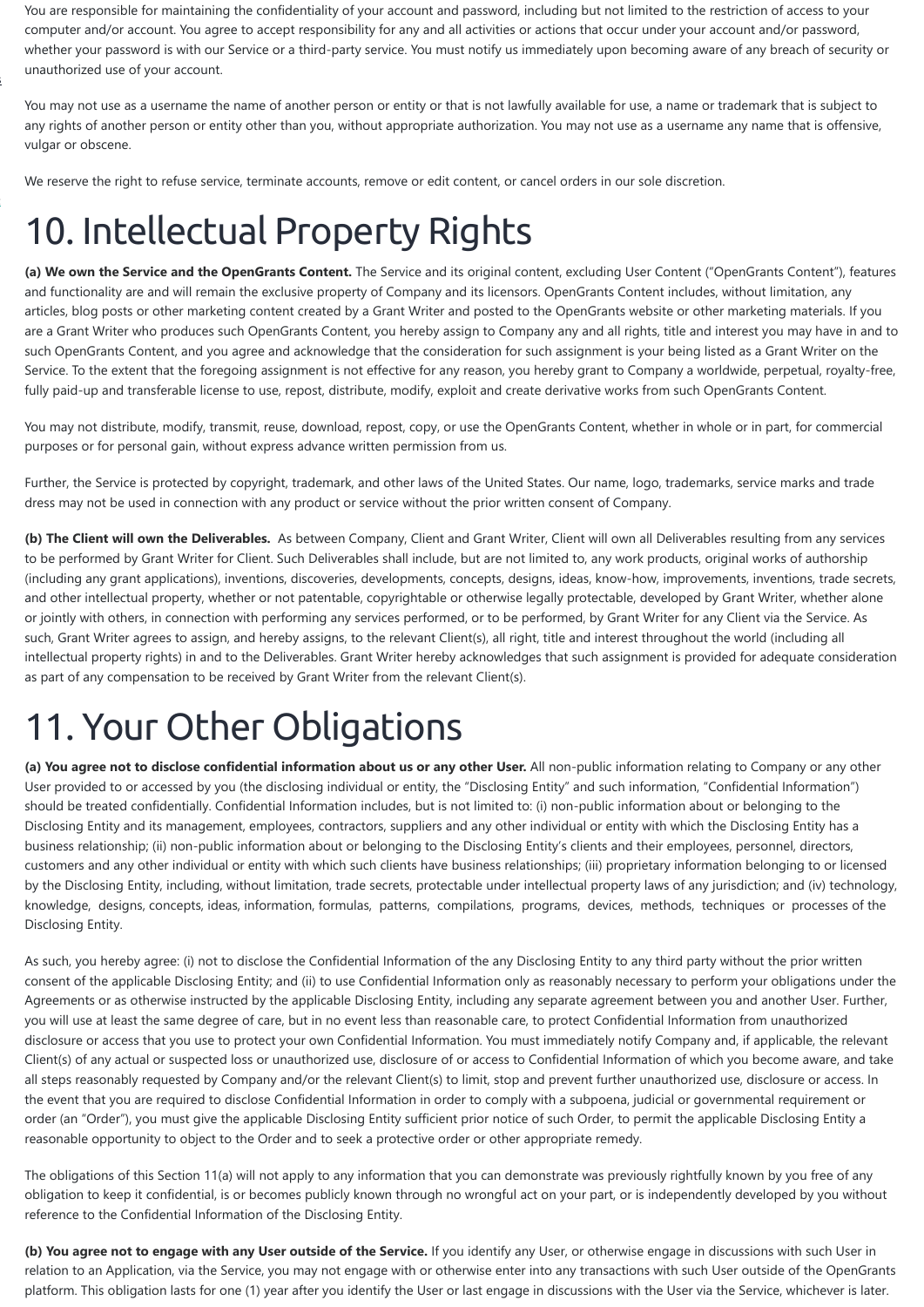Further, you agree not to take any other action intended to circumvent the Service, such as paying any amounts to a Grant Writer outside of the Service, referring a User to another site, or otherwise.

# 12. Copyright Policy and DMCA Notices

We respect the intellectual property rights of others. It is our policy to respond to any claim that User Content posted on the Service infringes on the copyright or other intellectual property rights of any person or entity.

If you believe your intellectual property rights have been violated by User Content posted on the Service, you may submit a notification pursuant to the Digital Millennium Copyright Act (DMCA) by providing our Copyright Agent with the following information in writing (see 17 U.S.C 512(c)(3) for further detail):

- an electronic or physical signature of the person authorized to act on behalf of the owner of the copyright's interest;
- a description of the copyrighted work that you claim has been infringed, including the URL (i.e., web page address) of the location where the copyrighted work exists or a copy of the copyrighted work;
- identification of the URL or other specific location on Service where the material that you claim is infringing is located;  $\bullet$
- your address, telephone number, and email address;

- a statement by you that you have a good faith belief that the disputed use is not authorized by the copyright owner, its agent, or the law;
- a statement by you, made under penalty of perjury, that the above information in your notice is accurate and that you are the copyright owner or authorized to act on the copyright owner's behalf.

We own any feedback you submit to us. You may provide us, either by email at support@opengrants.io or otherwise, with information and feedback concerning errors, suggestions for improvements, ideas, problems, complaints, and other matters related to our Service ("Feedback"). You acknowledge and agree that: (i) Company may, but is not required to, use the Feedback without any compensation or attribution to you for any purpose whatsoever; (ii) you hereby assign to Company, and you shall not retain, acquire or assert, any intellectual property right or other right, title or interest in or to the Feedback; (iii) Company may have development ideas similar to the Feedback; (iv) Feedback does not contain confidential information or proprietary information from you or any third party; and (v) Company is not under any obligation of confidentiality with respect to the Feedback. In the event the transfer of the ownership to the Feedback is not possible due to applicable mandatory laws, you grant Company and its affiliates an exclusive, transferable, irrevocable, free-of-charge, sub-licensable, unlimited and perpetual right to use (including copy, modify, create derivative works, publish, distribute and commercialize) the Feedback in any manner and for any purpose.

You can contact our Copyright Agent via email at support@opengrants.io

We do not control, and assume no liability for, any other sites or services. Our Service may contain links to or integrate with third-party websites or services that are not owned or controlled by Company. These include, but are not limited, to third-party services that enable certain aspects of the Service, such as processing of credit card and ACH payments.

### 13. Error Reporting and Feedback

### 14. Third-Party Websites and Services

Company has no control over, and assumes no responsibility for any third party web sites or services, including their content, privacy policies, or practices. We do not warrant the offerings of any of these entities/individuals or their websites.

YOU ACKNOWLEDGE AND AGREE THAT COMPANY SHALL NOT BE RESPONSIBLE OR LIABLE, DIRECTLY OR INDIRECTLY, FOR ANY DAMAGE OR LOSS CAUSED OR ALLEGED TO BE CAUSED BY OR IN CONNECTION WITH USE OF OR RELIANCE ON ANY SUCH CONTENT, GOODS OR SERVICES AVAILABLE

WE STRONGLY ADVISE YOU TO READ THE TERMS OF SERVICE AND PRIVACY POLICIES OF ANY THIRD PARTY WEB SITES OR SERVICES THAT YOU VISIT.

### 15. Disclaimer Of Warranty

**THE SERVICE IS PROVIDED BY COMPANY ON AN "AS IS" AND "AS AVAILABLE" BASIS.** COMPANY MAKES NO REPRESENTATIONS OR WARRANTIES OF ANY KIND, EXPRESS OR IMPLIED, AS TO THE OPERATION OF THE SERVICE, THE ADVISORY SERVICES, OR THE INFORMATION, CONTENT OR MATERIALS INCLUDED THEREIN. YOU EXPRESSLY AGREE THAT YOUR USE OF THE SERVICE, THE OPENGRANTS CONTENT, AND ANY ADVISORY SERVICES OR OTHER SERVICES OR ITEMS OBTAINED FROM US IS AT YOUR SOLE RISK.

NEITHER COMPANY NOR ANY PERSON ASSOCIATED WITH COMPANY MAKES ANY WARRANTY OR REPRESENTATION WITH RESPECT TO THE COMPLETENESS, SECURITY, RELIABILITY, QUALITY, ACCURACY, OR AVAILABILITY OF THE SERVICE OR THE ADVISORY SERVICES. WITHOUT LIMITING THE FOREGOING, NEITHER COMPANY NOR ANYONE ASSOCIATED WITH COMPANY REPRESENTS OR WARRANTS THAT THE SERVICE, THE OPENGRANTS CONTENT, OR ANY ADVISORY SERVICES OR OTHER ITEMS OBTAINED THROUGH THE SERVICE WILL BE ACCURATE, RELIABLE, ERROR-

[s](https://www.opengrants.io/consultants/)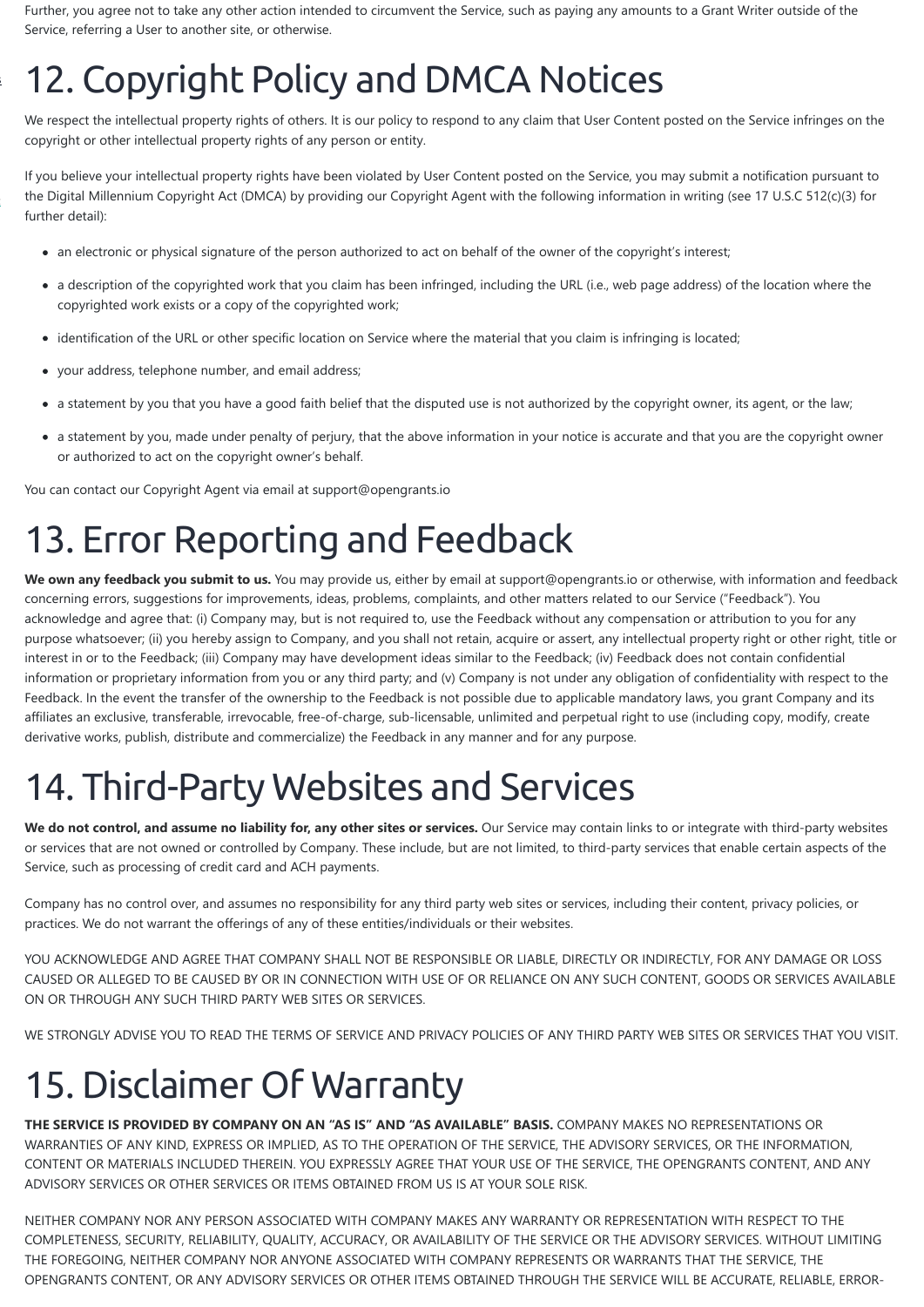FREE, OR UNINTERRUPTED, THAT DEFECTS WILL BE CORRECTED, THAT THE SERVICE OR THE SERVER THAT MAKES IT AVAILABLE ARE FREE OF VIRUSES OR OTHER HARMFUL COMPONENTS OR THAT THE SERVICE, OR ANY ADVISORY SERVICES OR OTHER ITEMS OBTAINED THROUGH THE SERVICE, WILL OTHERWISE MEET YOUR NEEDS OR EXPECTATIONS.

**WE DISCLAIM ALL WARRANTIES.** COMPANY HEREBY DISCLAIMS ALL WARRANTIES OF ANY KIND, WHETHER EXPRESS OR IMPLIED, STATUTORY, OR OTHERWISE, INCLUDING BUT NOT LIMITED TO ANY WARRANTIES OF MERCHANTABILITY, NON-INFRINGEMENT, AND FITNESS FOR PARTICULAR PURPOSE.

THE FOREGOING DOES NOT AFFECT ANY WARRANTIES WHICH CANNOT BE EXCLUDED OR LIMITED UNDER APPLICABLE LAW.

# [1](https://wefunder.com/opengrantsio/)6. Limitation Of Liability

**OUR LIABILITY TO YOU IS LIMITED.** EXCEPT AS PROHIBITED BY LAW, YOU WILL HOLD US AND OUR OFFICERS, DIRECTORS, EMPLOYEES, AND AGENTS HARMLESS FOR ANY INDIRECT, PUNITIVE, SPECIAL, INCIDENTAL, OR CONSEQUENTIAL DAMAGE, HOWEVER IT ARISES (INCLUDING ATTORNEYS' FEES AND ALL RELATED COSTS AND EXPENSES OF LITIGATION AND ARBITRATION, OR AT TRIAL OR ON APPEAL, IF ANY, WHETHER OR NOT LITIGATION OR ARBITRATION IS INSTITUTED), WHETHER IN AN ACTION OF CONTRACT, NEGLIGENCE, OR OTHER TORTIOUS ACTION, OR ARISING OUT OF OR IN CONNECTION WITH THE AGREEMENTS, INCLUDING WITHOUT LIMITATION ANY CLAIM FOR PERSONAL INJURY OR PROPERTY DAMAGE, ARISING FROM THIS AGREEMENT AND ANY VIOLATION BY YOU OF ANY FEDERAL, STATE, OR LOCAL LAWS, STATUTES, RULES, OR REGULATIONS, EVEN IF COMPANY HAS BEEN PREVIOUSLY ADVISED OF THE POSSIBILITY OF SUCH DAMAGE. EXCEPT AS PROHIBITED BY LAW, IF THERE IS LIABILITY FOUND ON THE PART OF COMPANY OR ANY OF ITS REPRESENTATIVES, IT WILL BE LIMITED TO (A) THE AMOUNT YOUR PAID TO COMPANY IN THE TWELVE MONTHS PRECEDING THE EVENT GIVING RISE TO SUCH LIABILITY OR (B) \$100, WHICHEVER IS GREATER. SOME JURISDICTIONS DO NOT ALLOW THIS EXCLUSION OR LIMITATION OF LIABILITY, SO THE PRIOR LIMITATION OR EXCLUSION MAY NOT APPLY TO YOU.

You will indemnify us if we suffer any harm as a result of your actions or use of the Service. You agree to defend, indemnify, and hold harmless, Company, its affiliates, and each of their respective directors, officers, employees and agents, from and against any and all liabilities, damages, losses, costs and expenses, including the reasonable fees of attorneys and other professional third parties (collectively, "Losses"), including, without limitation, any third-party suits, claims, actions, proceedings or demands, arising out of, resulting from or based upon: (a) your negligence, recklessness, intentional misconduct or other acts or omissions (including the actions or omissions of your directors, officers, employees, agents, parent, subsidiaries, and other affiliates); (b) your use of the Service; (c) any breach of any representation, warranty, covenant, or agreement made by you under the Agreements; (d) any alleged infringement of the intellectual property rights of others by your User Content; and (e) violation of any law by you and your representatives.

# 17. Indemnification

### 18. Termination

**(a) Our right to terminate your use of the Service:** We may terminate or suspend your account and bar access to the Service, the Advisory Services and any other service provided by us immediately, without prior notice or liability, under our sole discretion, for any reason whatsoever and without limitation, including but not limited to a breach of the Agreements.

**(b) Your ability to terminate:** If you wish to terminate your OpenGrants account, you must discontinue using the Service and contact us and communicate your intent to terminate your account, as specified at the end of these Terms.

**(c) Survival:** All provisions of these Terms which by their nature should survive termination shall survive termination, including, without limitation, ownership provisions, confidentiality obligations, warranty disclaimers, indemnity and limitations of liability.

### 19. Dispute Resolution

**(a) You agree to arbitrate any dispute with us.** You and Company agree that, except as provided below, all disputes, controversies and claims related to the Agreements (each, a "Claim"), shall be finally and exclusively resolved by binding arbitration, which may be initiated by either party by sending a written notice requesting arbitration to the other party. Any election to arbitrate by one party shall be final and binding on the other. The arbitration will be conducted under the Streamlined Arbitration Rules and Procedures of JAMS that are in effect at the time the arbitration is initiated (the "JAMS Rules") and under the terms set forth in these Terms. In the event of a conflict between the terms set forth herein and the JAMS Rules, the terms herein will control and prevail. The determination of whether a Claim is subject to arbitration shall be governed by the Federal Arbitration Act. Except as otherwise provided in these Terms, (a) you and Company may litigate in court to compel arbitration, stay proceedings pending arbitration, or confirm, modify, vacate or enter judgment on the award entered by the arbitrator; and (b) the arbitrator's decision shall be final, binding on all parties and enforceable in any court that has jurisdiction, provided that any award may be challenged if the arbitrator fails to follow applicable law. The arbitration will be conducted in Sacramento, California, United States of America.

**(b) Your right to opt out:** You may opt out of the arbitration provisions in this section by contacting us at support@opengrants.io no later than thirty (30) days after the date you agree to the Agreements. To be effective, your email must contain the subject line "Arbitration Opt-Out" and include: (i) your name, (ii) your address and (iii) your phone number.

[s](https://www.opengrants.io/consultants/)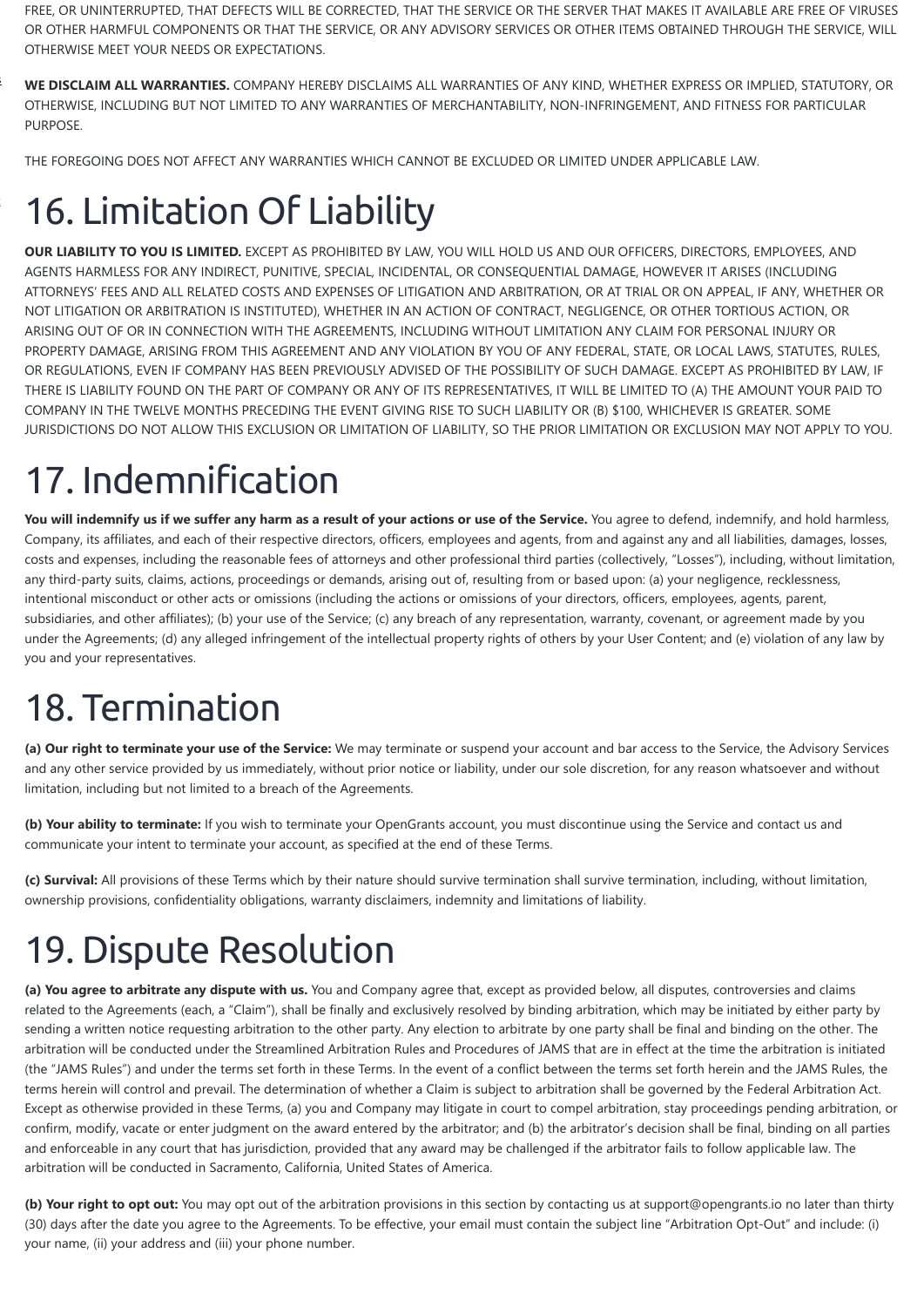**(c) Class Action Waiver:** You and Company agree that any arbitration shall be limited to the Claim between Company and you individually. YOU AGREE THAT (i) YOU WAIVE ANY RIGHT OR AUTHORITY FOR ANY DISPUTE TO BE ARBITRATED ON A CLASS-ACTION BASIS OR TO UTILIZE CLASS ACTION PROCEDURES; (ii) YOU WAIVE ANY RIGHT OR AUTHORITY FOR ANY DISPUTE TO BE BROUGHT IN A PURPORTED REPRESENTATIVE CAPACITY OR AS A PRIVATE ATTORNEY GENERAL; AND (iii) NO ARBITRATION SHALL BE JOINED WITH ANY OTHER ARBITRATION.

**(d) Exceptions to arbitration:** You and Company agree that the following Claims are not subject to the above provisions concerning negotiations and binding arbitration: (i) any Claim seeking to enforce or protect, or concerning the validity of, any of your or Company's intellectual property rights; (ii) any Claim related to, or arising from, allegations of theft, piracy, invasion of privacy or unauthorized use; and (iii) any claim for equitable relief. In addition to the foregoing, either party may assert an individual action in small claims court for Claims that are within the scope of such court's jurisdiction in lieu of arbitration.

## 20. Changes To the Service

We reserve the right to withdraw or amend our Service, and any service or material we provide via Service, in our sole discretion without notice. We will not be liable if for any reason all or any part of Service is unavailable at any time or for any period. From time to time, we may restrict access to some parts of Service, or the entire Service, to users, including registered users.

Waivers: No waiver by Company of any term or condition set forth in the Agreements shall be deemed a further or continuing waiver of such term or condition or a waiver of any other term or condition, and any failure of Company to assert a right or provision under the Agreements shall not constitute a waiver of such right or provision.

Severability: If any provision of the Agreements is held by a court or other tribunal of competent jurisdiction to be invalid, illegal or unenforceable for any reason, such provision shall be eliminated or limited to the minimum extent such that the remaining provisions of the Agreements will continue in full force and effect.

### 21. Miscellaneous

**Governing Law:** The Agreements shall be governed and construed in accordance with the laws of the State of California, United States of America without regard to the conflict of law provisions of any jurisdiction which would result in the application of any other law.

**Entire Agreement:** The Agreements constitute the entire agreement between you and us regarding your use of the Service and supersede and replace any prior or simultaneous agreements relating to the same.

**Amendments:** We may amend the Agreements, including these Terms, at any time by posting the amended terms on this site. We encourage you to review the Agreements periodically. Your continued use of the Service following the posting of revised Agreements means that you accept and agree to the changes. If you object to any such changes, you must discontinue using the Service.

### 22. Contact Us

Please send your feedback, comments, requests for technical support:

By email: support@opengrants.io.

<span id="page-6-0"></span>

Last updated: October 28, 2020

Welcome to Egeria Corporation!

This Privacy Policy governs your access to and use of the OpenGrants Service, and explains how we collect, safeguard and disclose information that results from your use of our Service. This Privacy Policy forms a part of, and is subject to, our Terms of Service (the "Terms"). Any capitalized terms used but not defined in this Privacy Policy will have the meaning given to them in the Terms.

By using the Service, you agree to the collection and use of information in accordance with this Privacy Policy.

### 1. Definitions

PERSONAL DATA means data about a living individual who can be identified from those data (or from those and other information either in our possession or likely to come into our possession).

USAGE DATA is data collected automatically either generated by the use of the Service or from the Service infrastructure itself (for example, the duration of a page visit).

[s](https://www.opengrants.io/consultants/)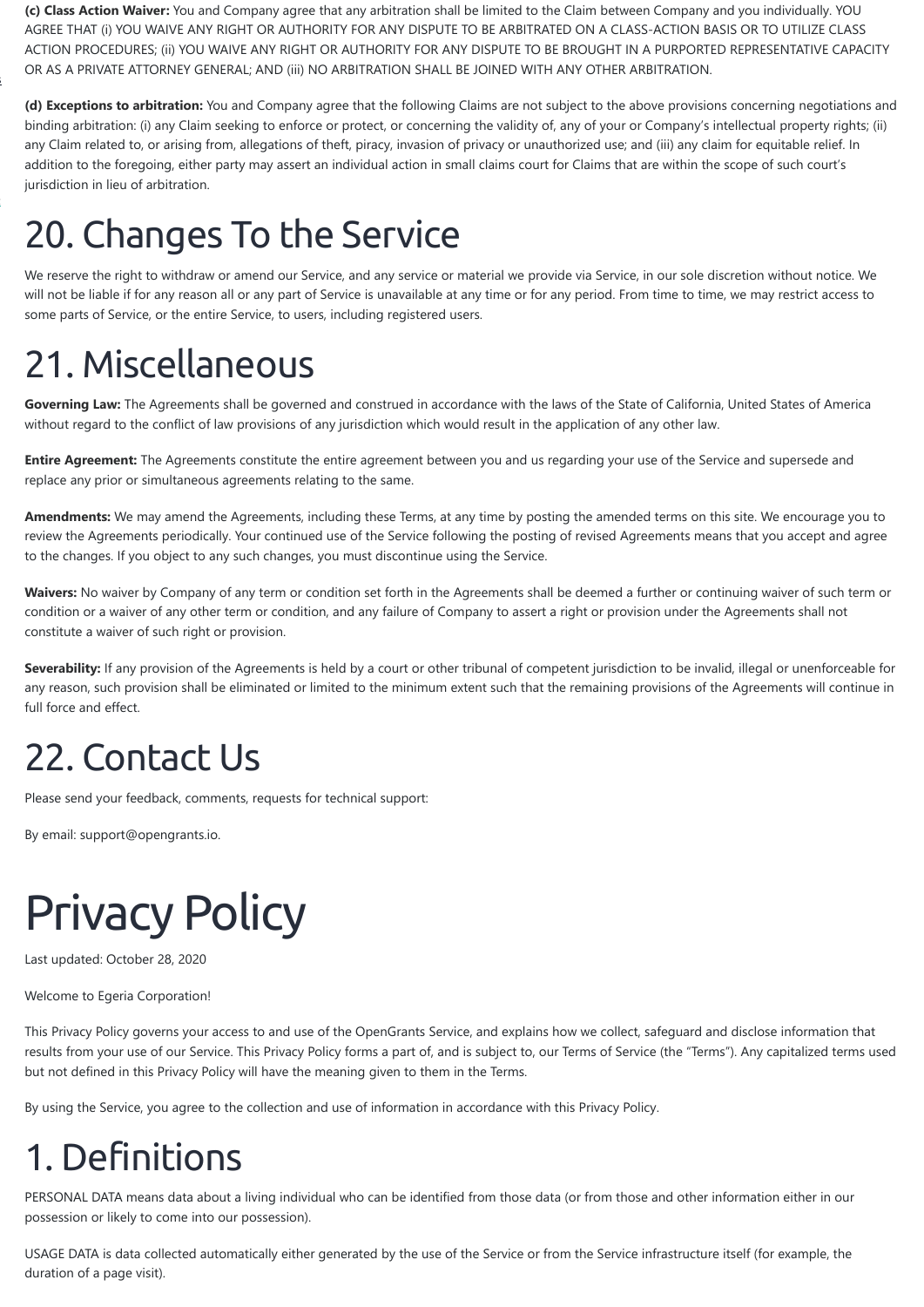COOKIES are small files stored on your device (computer or mobile device).

SERVICE PROVIDERS means any natural or legal person who processes data on our behalf. We may use the services of various Service Providers in order to process your data more effectively.

## 2. Information Collection and Use

We collect several different types of information for various purposes to provide and improve our Service to you.

### [3](https://wefunder.com/opengrantsio/). Types of Data Collected

#### 3.1. Personal Data

While you use our Service, we may ask you to provide us with certain Personal Data. Such Personal Data may include, but is not limited to:

- (a) Email address
- (b) First name and last name
- (c) Phone number
- (d) Address, State, Province, ZIP/Postal code, City

(e) Other information you choose to include in your user profile, proposal requests, proposal, and other postings

We use such Personal Data to provide you with the functionality of the Service and to otherwise perform our obligations in connection with providing the Service to you. In addition, we may use your Personal Data to contact you with newsletters, marketing or promotional materials and other information that may be of interest to you. You may opt out of receiving any, or all, of these communications from us by following the unsubscribe link or by emailing at support@opengrants.io.

#### 3.2. Usage Data

We may also collect certain Usage Data as you use the Service.

This Usage Data may include, but is not limited to, information such as your computer's Internet Protocol address (e.g. IP address), browser type, browser version, the pages of our Service that you visit, the time and date of your visit, the time spent on those pages, unique device identifiers and other diagnostic data.

When you access the Service with a mobile device, this Usage Data may include information such as the type of mobile device you use, your mobile device unique ID, the IP address of your mobile device, your mobile operating system, the type of mobile Internet browser you use, unique device identifiers and other diagnostic data.

#### 3.3. Tracking Cookies Data

We use cookies and similar tracking technologies to track the activity on our Service and we hold certain information.

Cookies are files with a small amount of data which may include an anonymous unique identifier. Cookies are sent to your browser from a website and stored on your device. Other tracking technologies are also used such as beacons, tags and scripts to collect and track information and to improve and analyze our Service.

You can instruct your browser to refuse all cookies or to indicate when a cookie is being sent. However, if you do not accept cookies, you may not be

able to use some portions of our Service.

Examples of Cookies we may use:

(a) Session Cookies: We may use Session Cookies to operate our Service.

(b) Preference Cookies: We may use Preference Cookies to remember your preferences and various settings.

(c) Security Cookies: We may use Security Cookies for security purposes.

(d) Advertising Cookies: We may use Advertising Cookies to serve you with advertisements that may be relevant to you and your interests.

### 4. Use of Data

We use the collected data for various purposes:

(a) to provide and maintain our Service;

[s](https://www.opengrants.io/consultants/)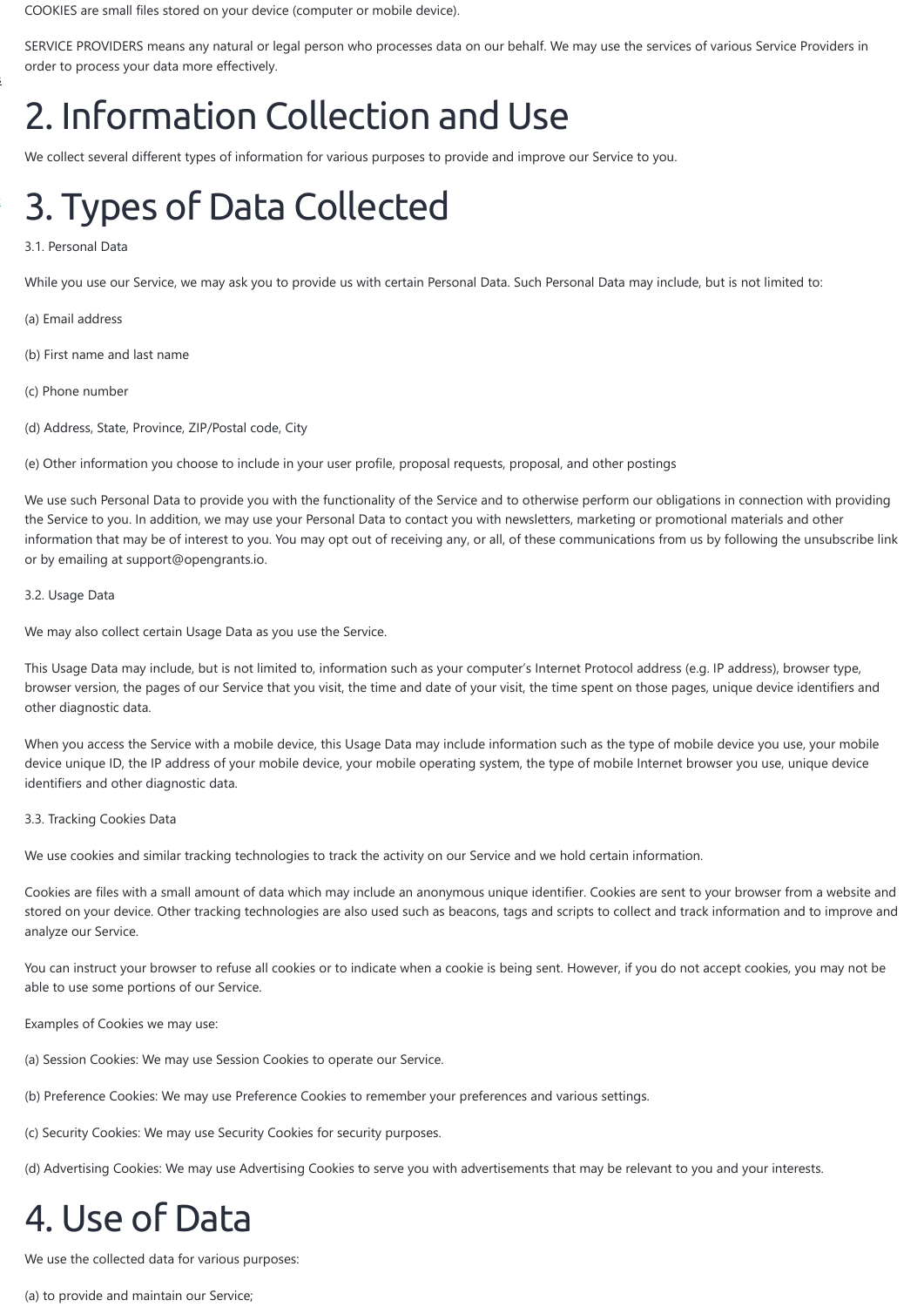- (b) to notify you about changes to our Service;
- (c) to allow you to participate in interactive features of our Service when you choose to do so;
- (d) to provide customer support (including resolving any disputes between Users);
- (e) to gather analysis or valuable information so that we can improve our Service;
- (f) to monitor the usage of our Service;

- (g) to detect, prevent and address technical issues;
- (h) to fulfill any other purpose for which you provide it;

(i) to carry out our obligations and enforce our rights arising from any contracts entered into between you and us, including for billing and collection;

(j) to provide you with notices about your account and/or subscription, including expiration and renewal notices, email-instructions, etc.;

(k) to provide you with news, special offers and general information about other goods, services and events which we offer that are similar to those that you have already purchased or enquired about unless you have opted not to receive such information;

(l) in any other way we may describe when you provide the information;

(m) for any other purpose with your consent.

### 5. Retention of Data

We will retain your Personal Data only for as long as is necessary for the purposes set out in this Privacy Policy.

We will retain and use your Personal Data to the extent necessary to:

(a) provide the Service;

(b) comply with our legal obligations (for example, if we are required to retain your data to comply with applicable laws);

(c) resolve disputes; and

(d) enforce our legal agreements and policies.

We will also retain Usage Data for internal analysis purposes. Usage Data is generally retained for a shorter period, except when this data is used to strengthen the security or to improve the functionality of our Service, or we are legally obligated to retain this data for longer time periods.

### 6. Transfer of Data

Your information, including Personal Data, may be transferred to – and maintained on – computers located outside of your state, province, country or other governmental jurisdiction where the data protection laws may differ from those of your jurisdiction.

If you are located outside the United States and choose to provide information to us, please note that we transfer the data, including Personal Data, to the United States and process it there.

Your consent to this Privacy Policy followed by your submission of such information represents your agreement to that transfer.

### 7. Disclosure of Data

We may disclose personal information that we collect, or you provide as described below.

(a) Disclosure for Law Enforcement. Under certain circumstances, we may be required to disclose your Personal Data if required to do so by law or in response to valid requests by public authorities.

(b) Business Transaction. If we or our subsidiaries are involved in a merger, acquisition or asset sale, your Personal Data may be transferred.

(c) Other cases. We may also disclose your information:

(i) to our subsidiaries and affiliates;

(ii) to contractors, service providers, and other third parties we use to support our business;

[s](https://www.opengrants.io/consultants/)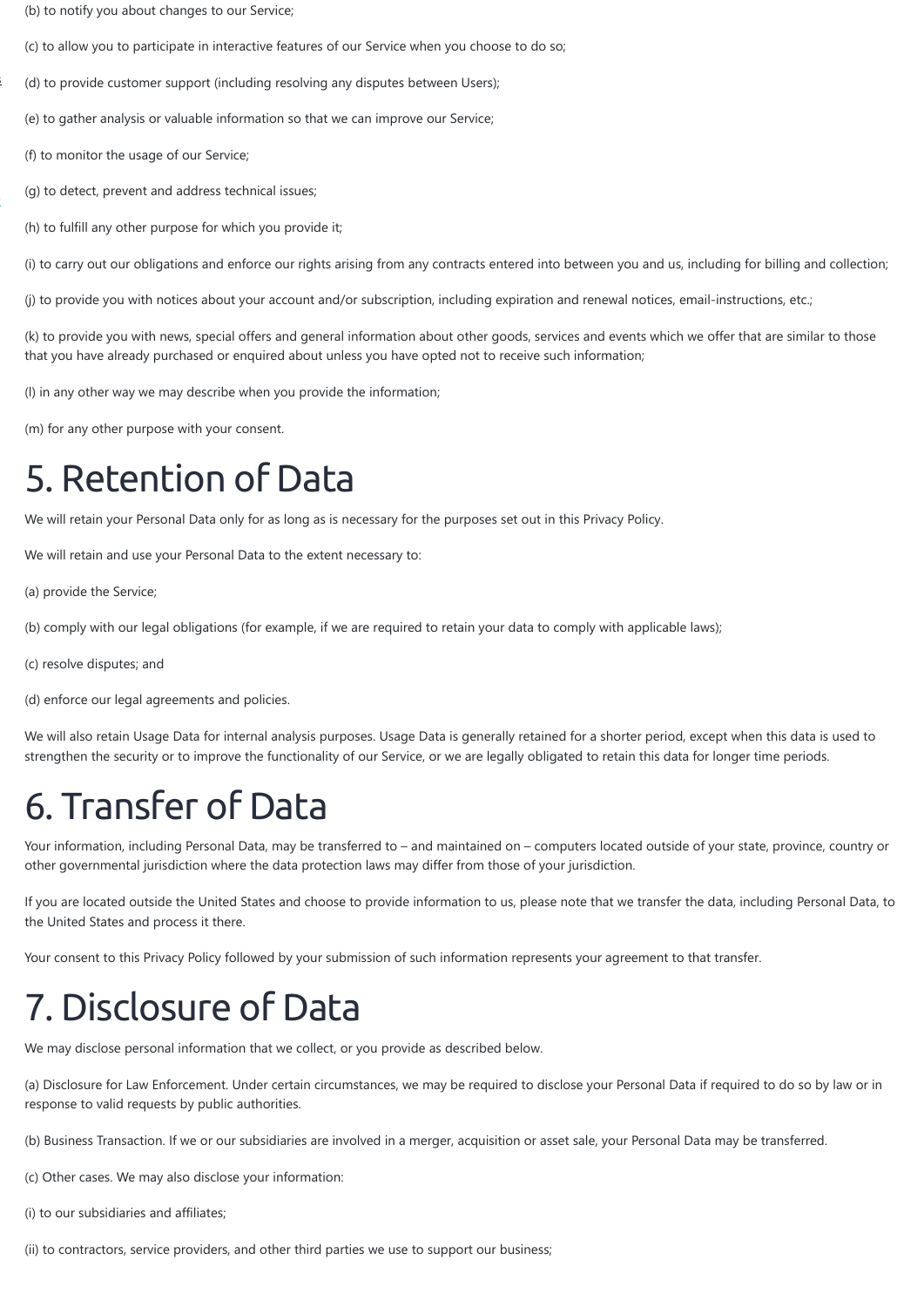(iii) to fulfill the purpose for which you provide it (including, without limitation, publishing your proposal request, submitting your proposal, resolving a dispute among Users, or otherwise enabling you to communicate with another User on the Service);

(iv) for any other purpose disclosed by us when you provide the information;

(v) with your consent in any other cases; and

(vi) if we believe disclosure is necessary or appropriate to protect the rights, property, or safety of Company, our customers, or others.

# [8](https://wefunder.com/opengrantsio/). Security of Data

The security of your data is important to us but remember that no method of transmission over the Internet or method of electronic storage is 100% secure. While we strive to use commercially acceptable means to protect your Personal Data, we cannot guarantee its absolute security.

### 9. Service Providers

We may employ Service Providers to assist us in providing the Service, to provide certain services on our behalf, or to assist us in analysing how our Service is used.

These third parties have access to your Personal Data only to perform these tasks on our behalf and are obligated not to disclose or use it for any other purpose.

(a) **Analytics:** We may use Service Providers to monitor and analyze the use of our Service.

#### **Google Analytics:**

Google Analytics is a web analytics service offered by Google that tracks and reports website traffic. Google uses the data collected to track and monitor the use of our Service. This data is shared with other Google services. Google may use the collected data to contextualise and personalise the ads of its own advertising network.

For more information on the privacy practices of Google, please visit the Google Privacy Terms web page:<https://policies.google.com/privacy?hl=en>

We also encourage you to review the Google's policy for safeguarding your data: [https://support.google.com/analytics/answer/6004245.](https://support.google.com/analytics/answer/6004245)

Google also recommends installing the Google Analytics Opt-out Browser Add-on -<https://tools.google.com/dlpage/gaoptout> - for your web browser. Google Analytics Opt-out Browser Add-on provides visitors with the ability to prevent their data from being collected and used by Google Analytics.

For more information on the privacy practices of Google, please visit the Google Privacy Terms web page:<https://policies.google.com/privacy?hl=en>

#### **Mixpanel:**

Mixpanel is provided by Mixpanel Inc.

You can prevent Mixpanel from using your information for analytics purposes by opting-out. To opt-out of Mixpanel service, please visit this page:<https://mixpanel.com/optout/>

For more information on what type of information Mixpanel collects, please visit the Terms of Use page of Mixpanel:<https://mixpanel.com/terms/>

**(b) CI/CD tools:** We may use Service Providers to automate the development process of our Service.

#### **GitHub:**

GitHub is provided by GitHub, Inc.

GitHub is a development platform to host and review code, manage projects, and build software.

For more information on what data GitHub collects for what purpose and how the protection of the data is ensured, please visit GitHub Privacy Policy

page: [https://help.github.com/en/articles/github-privacy-statement.](https://help.github.com/en/articles/github-privacy-statement)

**(c) Behavioral Remarketing:** Company may use remarketing services to advertise on third party websites to you after you visited our Service. We and our third-party vendors use cookies to inform, optimise and serve ads based on your past visits to our Service.

#### **Google Ads (AdWords):**

Google Ads (AdWords) remarketing service is provided by Google Inc.

You can opt-out of Google Analytics for Display Advertising and customize the Google Display Network ads by visiting the Google Ads Settings page:<https://www.google.com/settings/ads>

[s](https://www.opengrants.io/consultants/)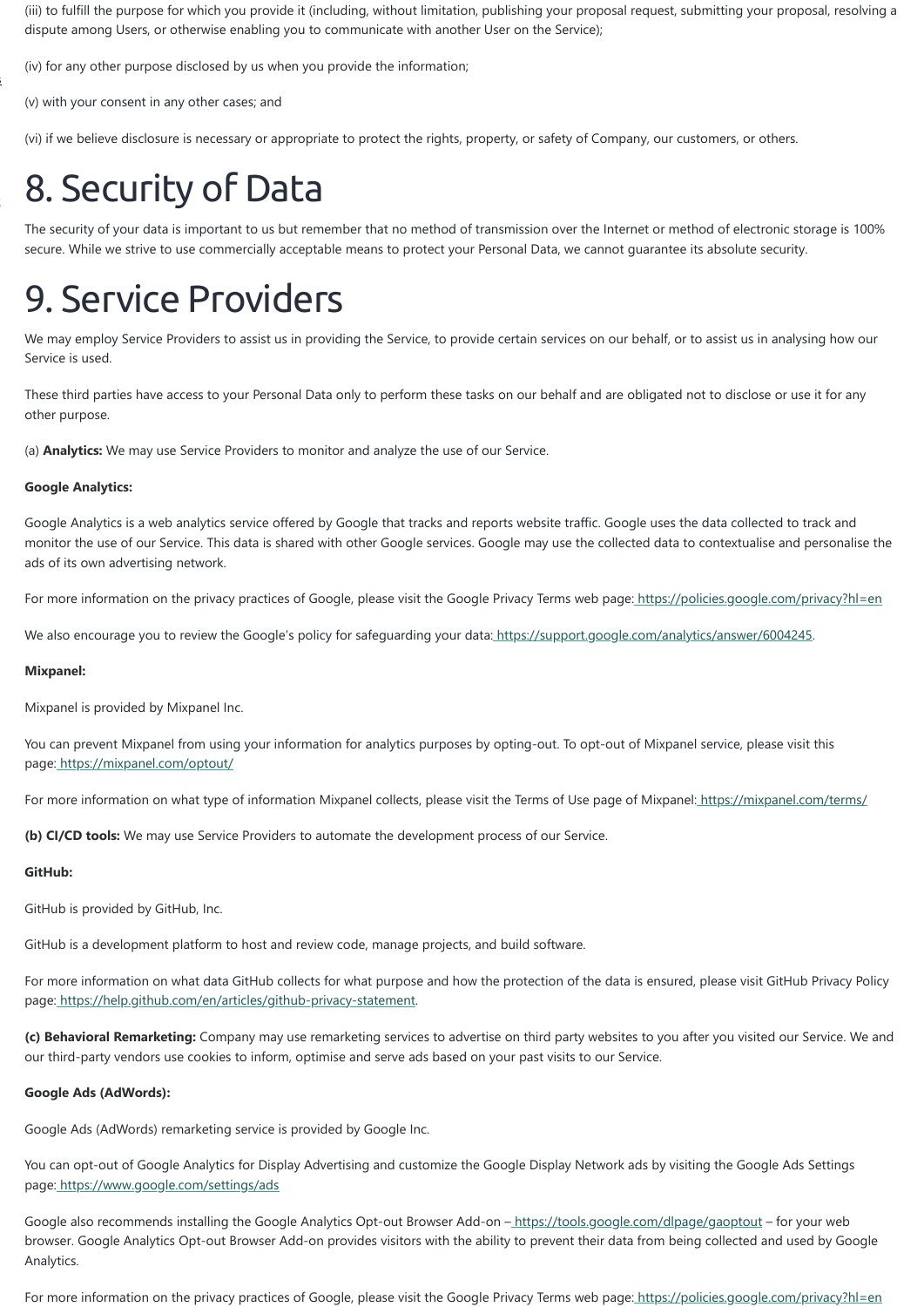#### **Twitter:**

Twitter remarketing service is provided by Twitter Inc.

You can opt-out from Twitter's interest-based ads by following their instructions:<https://support.twitter.com/articles/20170405>

You can learn more about the privacy practices and policies of Twitter by visiting their Privacy Policy page[: https://twitter.com/privacy](https://twitter.com/privacy)

Facebook adheres to the Self-Regulatory Principles for Online Behavioural Advertising established by the Digital Advertising Alliance. You can also optout from Facebook and other participating companies through the Digital Advertising Alliance in the USA<https://www.aboutads.info/choices/,>the Digital Advertising Alliance of Canada in Canada<https://youradchoices.ca/>or the European Interactive Digital Advertising Alliance in Europe<https://www.youronlinechoices.eu/,>or opt-out using your mobile device settings.

For more information on the privacy practices of Facebook, please visit Facebook's Data Policy:<https://www.facebook.com/privacy/explanation>

#### **Facebook:**

Facebook remarketing service is provided by Facebook Inc.

You can learn more about interest-based advertising from Facebook by visiting this page:<https://www.facebook.com/help/164968693837950>

To opt-out from Facebook's interest-based ads, follow these instructions from Facebook[: https://www.facebook.com/help/568137493302217](https://www.facebook.com/help/568137493302217)

**(d) Payments:** We may provide paid products and/or services within the Service. In that case, we use third-party services for payment processing (e.g. payment processors).

We will not store or collect your payment card details. That information is provided directly to our third-party payment processors whose use of your personal information is governed by their Privacy Policy.

#### **The payment processors we work with are:**

Stripe:

Their Privacy Policy can be viewed at:<https://stripe.com/us/privacy>

### 10. Links to Other Sites

Our Service may contain links to other sites that are not operated by us. If you click a third party link, you will be directed to that third party's site. We strongly advise you to review the Privacy Policy of every site you visit.

We have no control over and assume no responsibility for the content, privacy policies or practices of any third party sites or services.

# 11. Children's Privacy

Our Services are not intended for use by children under the age of 13 ("Child" or "Children").

We do not knowingly collect personally identifiable information from Children. If you become aware that a Child has provided us with Personal Data, please contact us. If we become aware that we have collected Personal Data from Children without verification of parental consent, we take steps to remove that information from our servers.

### 12. Changes to This Privacy Policy

We may update our Privacy Policy from time to time. We will notify you of any changes by posting the new Privacy Policy on this page.

You are advised to review this Privacy Policy periodically for any changes. Changes to this Privacy Policy are effective when they are posted on this page. Your continued use of the Service after any such changes are posted will be deemed your acceptance of the revised Privacy Policy. If you disagree with the changes, you must immediately discontinue any further use of the Service.

### 13. Contact Us

If you have any questions about this Privacy Policy, please contact us:

<span id="page-10-0"></span>By email: support@opengrants.io.

[s](https://www.opengrants.io/consultants/)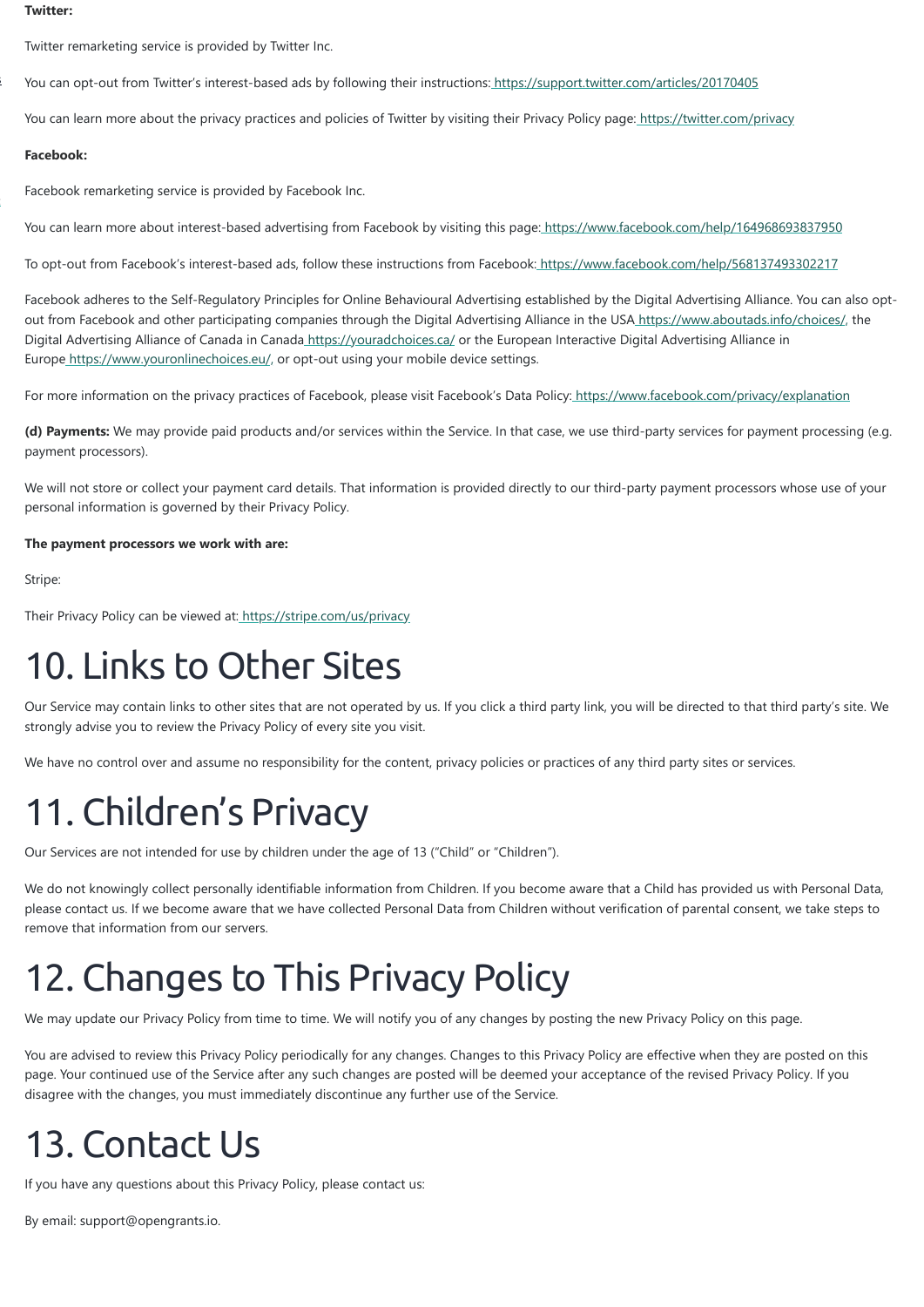# Supplemental TermsApplicable to Clients

Last updated: October 28, 2020

# 1. Applicability

This document supplements and is subject to the OpenGrants Terms of Service (the "Terms"). If you are a Client (as defined in the Terms), your use of the Service is subject to these supplemental terms and conditions, in addition to the Terms. As used in this document, "you" or "your" refers to a Client. Any capitalized terms used but not defined herein will have the meaning given to them in the Terms.

### 2. Task Orders

When you agree to an engagement with a Grant Writer via the Service (a "Project"), the details of the Project will be set forth in a scope of work, task order or other purchasing document (each, and "Order Form"). Such details may include, but are not limited to, the name of the grant, the Grant Writer's fees, as well as the Application management fee that Company will charge for making the Service available to the Client and the Grant Writer, any Advisory Services to be provided by Company, and any other administrative and technical support to be provided by Company.

## 3. Fees and Payment

**(c) Payment Authorization:** If you wish to purchase any product or service made available through the Service (a "Purchase"), you may be asked to supply certain information relevant to your Purchase including, without limitation, your credit card number, the expiration date of your credit card and your billing address. You represent and warrant that: (i) you have the legal right to use any credit card(s) or other payment method(s) in connection with any Purchase; and that (ii) the information you supply to us is true, correct and complete.

**(a) Platform Fees:** In exchange for access to the OpenGrants platform, you agree to pay any amounts indicated on the Service (including on the pricing section or page of the OpenGrants website), as set forth herein or as otherwise communicated to you in writing. Such fees may include either one-time fees or recurring subscription fees for the Service. Except when required by law, such platform fees are non-refundable.

**(b) Project Fees:** When you enter into a Project, all amounts listed on the Order Form shall be paid directly to Company, as described in this Section 3(b). Once we receive an invoice from a Grant Writer in connection with any Project, we will share the invoice with you, and you will have up to 5 business days to accept or dispute the invoice (see the "Disputes Among Users" section of the Terms). We will automatically charge your designated payment method if you indicate your acceptance of the invoice, do not file a timely dispute, or otherwise a dispute resolution process is decided against you. Within 5 business days of our receipt of funds from you, the Grant Writer's fees listed on the Order Form will be paid by us to the Grant Writer. You agree and acknowledge that Company will retain the remaining amounts as consideration for Company maintaining the Service and providing any additional services to you.

You hereby authorize Company to automatically charge the credit card or other payment method(s) designated by you in such amounts and at such time as set forth above and as otherwise communicated to you in writing (including, without limitation, in an Order Form or via the Service). Further, to facilitate ACH payments, you authorize Company to initiate electronic debit or credit entries through the ACH system to the payment method designated by you in your OpenGrants account.

We may employ the use of third party services for the purpose of facilitating payment and the completion of Purchases. By submitting your information, you grant us the right to provide the information to these third parties subject to our Privacy Policy. You also agree and acknowledge that you will be subject to the terms of use and privacy policy of such third-party processor(s).

Please note that we reserve the right to refuse or cancel your order at any time for reasons including but not limited to: product or service availability, errors in the description or price of the product or service, error in your order or other reasons.

**(d) Late Payments:** If at any time we are unable to debit any amounts owed from your designated financial account, whether due to insufficient funds or inaccurate payment information, we will make an effort to notify you of the deficiency. Any outstanding balances that remain past due shall be subject to interest at a rate equal to the greater of 1.5% per month, or the maximum legal interest rate permitted by law, whichever is lower.

**(e) Fee Changes:** Company, in its sole discretion and at any time, may modify its fees. Any changes to subscription fees will become effective at the end of the then-current billing cycle. We will attempt to notify you of any change in fees by contacting you at the email address we have for you. Your continued use of the Service after the fee change comes into effect constitutes your agreement to pay the modified subscription fee amount.

### 4. Your Obligations

The obligations described below are in addition to, and not in lieu of, any other obligations described in the Agreements.

**(a) Communication; Information Requests:** The Client shall make its best efforts to provide Company with timely and prompt communication throughout the duration of any Project, including but not limited to providing any information as requested by Company that may be required for Company to effectively perform its services and obligations. Communications are to be conducted primarily over email or such other methods that

[s](https://www.opengrants.io/consultants/)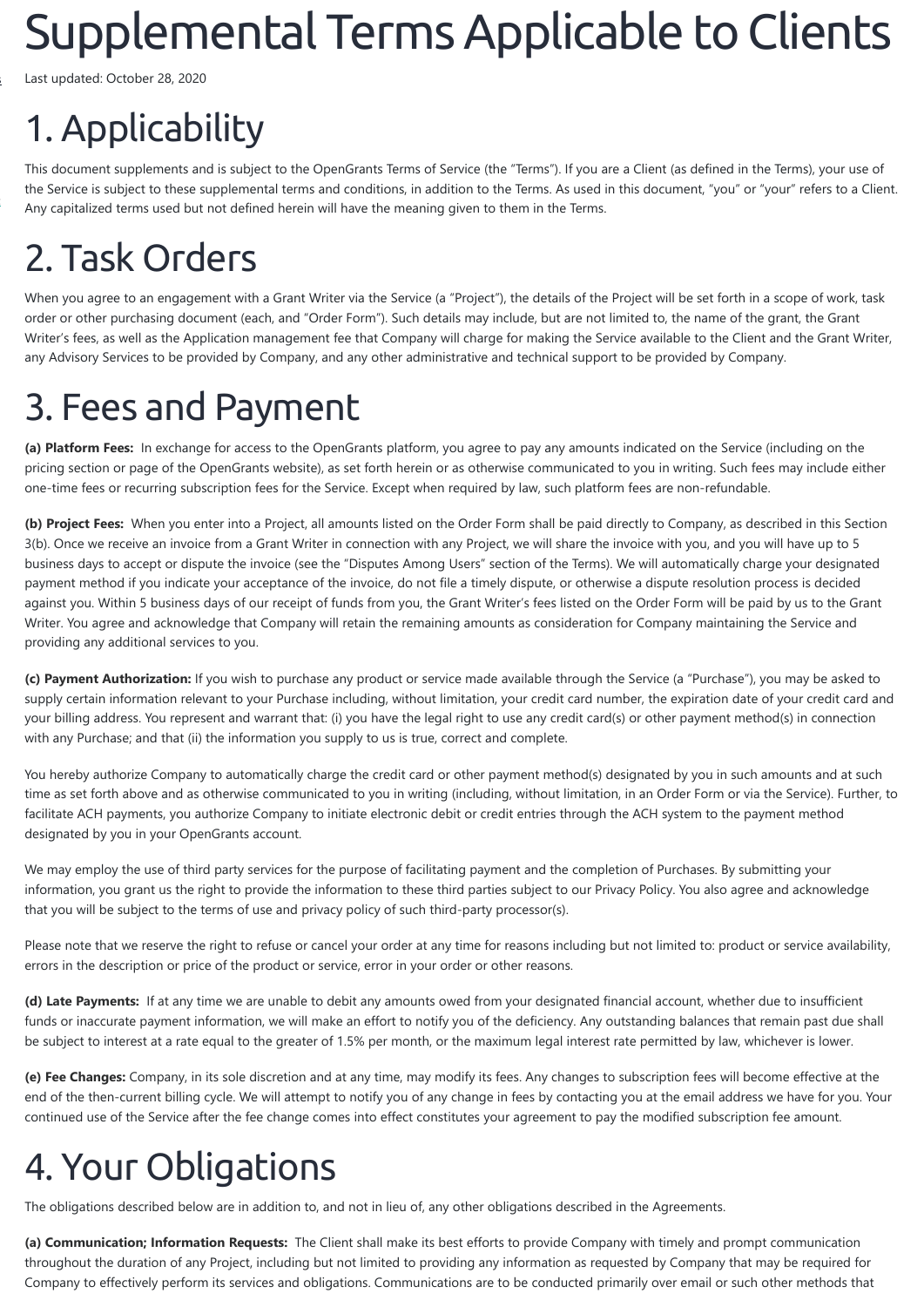Company may designate from time to time. The Client represents and warrants that information provided to Company is complete and accurate to the best of the Client's knowledge. Any projected timeline provided in an Order Form, including date of grant submission, assumes prompt communication from the Client.

**(b) Failure to Communicate:** The Client agrees and acknowledges that its failure to promptly and consistently provide information as requested by Company may result in delays and, in certain cases, missing the grant submission deadline. If the Client has failed to make contact regarding the Project, written or verbal, Company may cancel a Project and terminate the Client's account and use of the Service, and any balances owed will become immediately due and payable.

Without limiting the generality of the foregoing, the Client agrees that, in the event that a Project is not submitted within four (4) months of the execution of the applicable Order Form, the Fee Waiver shall not apply with respect to the fees for such Project, except where such delay is caused by circumstances outside of the Client's reasonable control.

### 5. No Guarantees

Without in any way limiting any terms set forth in the Agreements, you agree and acknowledge that we do not make any guarantees or representations about the outcome of any Project, including whether a grant submission will be successful, or any other use of the Service by you. You agree and acknowledge that you use the Service and hire any Grant Writer at your own risk, and that neither Company nor any of its affiliates, directors, officers, employees or agents will be liable to you or any other third party if you fail to obtain any grant opportunities identified via the

# <span id="page-12-0"></span>Supplemental Terms Applicable to Grant **Writers**

Last updated: October 27, 2020

# 1. Applicability

This document supplements and is subject to the OpenGrants Terms of Service (the "Terms"). If you are a Grant Writer (as defined in the Terms), your use of the Service is subject to these supplemental terms and conditions, in addition to the Terms. As used in this document, "you" or "your" refers to a Grant Writer. Any capitalized terms used but not defined herein will have the meaning given them in the Terms.

# 2. Task Orders

When you agree to an engagement with a Client via the Service (a "Project"), the details of the Project will be set forth in a scope of work, task order or other purchasing document (each, and "Order Form"). Such details may include, but are not limited to, the name of the grant, your fees, as well as the Application management fee that Company will charge for making the Service available to the Client and the Grant Writer, any Advisory Services to be provided by Company, and any other administrative and technical support to be provided by Company.

# 3. Services

You agree to perform the services set forth in each Order Form (collectively, the "Grant Writer Services"), and to use your best efforts to perform the Grant Writer Services consistent with best industry standards and the terms of the Order Form, and further such that the Grant Writer Services and any Deliverables are reasonably satisfactory to the relevant Client(s).

### 4. Payments to You

**(a) Your fees:** We will pay you your fees listed on an Order Form. You agree to submit an invoice via the Service for your work on a Project, and we will share the invoice with the relevant Client. The Client will have up to 5 business days to review and either accept or dispute the invoice (see the "Disputes Among Users" section of the Terms). We will pay the invoice within 5 business days of our receipt of payment from the Client. You agree and acknowledge that Company will retain the remaining amounts paid by the Client(s) as consideration for Company maintaining the Service and providing any additional services to the Client(s).

**(b) Expenses:** In the course of performing the Grant Writer Services, you agree that you will not incur any expenses on behalf of Company or any Client and that you will be responsible for all expenses incurred by you, unless pre-approved in writing by Company or the applicable Client(s). As a condition to receipt of reimbursement for authorized expenses, you will be required to submit receipts and/or other documentation of such expenses.

### 5. Your Relationship to Company

You agree and acknowledge that:

[s](https://www.opengrants.io/consultants/)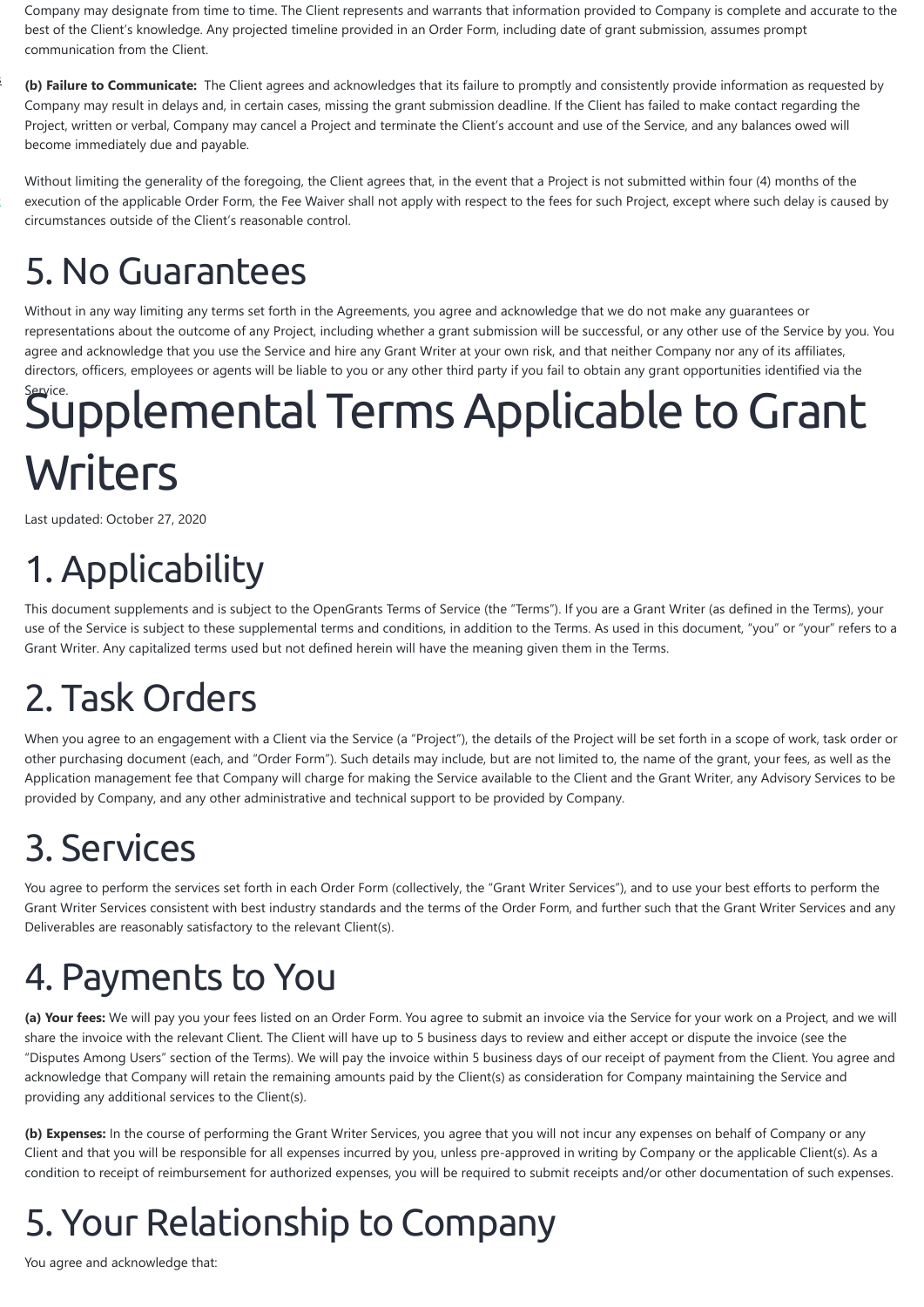- 1. You are not an employee of Company, and you are not eligible for any of the rights or benefits of employment (including unemployment and/or workers compensation insurance);
- 2. You are solely responsible for determining, and have the sole right to determine, which Projects to accept; the time, place, manner, and means of providing any Grant Writer Services; the type of services you provide; and the price you charge for your services or how that pricing is determined or set;
- 3. Company does not, in any way, (i) supervise, direct, or control you or any Grant Writer Services you provide; (ii) impose any deadline for completion of any Grant Writer Services; or (iii) dictate the performance, methods or process you use to perform the Grant Writer Services;
- 4. Company does not set or have any control over your pricing, work hours, work schedules, or work location, and nor is Company involved in any other way in determining the nature and amount of any compensation that may be charged by or paid to you for a Project;
- 5. You will be paid at such times and amounts as agreed with a Client in an Order Form, and Company does not, in any way, provide or guarantee you a regular salary or any minimum, regular payment;
- 6. Company will not provide you with training or any equipment, labor, tools, or materials related to any specific Project; and
- 7. You are free to use subcontractors or employees to perform Grant Writer Services, provided that (i) you are solely responsible for the actions or omissions of such subcontractors or employees, (ii) any obligations applicable to you under the Agreements (including, without limitation, with respect to confidentiality and assignment of intellectual property rights in and to the Deliverables) will equally apply to your subcontractors and employees, and (iii) you are solely responsible for entering into contractual agreements with your subcontractors and employees performing services in connection with any Projects that impose such obligations.

## 6. California Residents

If you are located in California, you represent and warrant that:

- 1. You maintain a business location, which may include your residence, that is separate from Company and/or any Client(s);
- 2. You have a business license, in addition to any required professional licenses or permits for you to practice in your profession; and
- 3. You are customarily engaged in providing grant writing services with another hiring entity or otherwise hold yourself out to other potential customers as available to perform the same type of work.

As a condition of being able to enter into any Project, Company may require you to provide documentation related to the above representations and warranties that is satisfactory to Company, in its sole and absolute discretion. If you do not provide such documentation to Company in a timely manner, Company may immediately terminate your access to the Service and your involvement with any Projects, whether or not such Project is already underway.

# <span id="page-13-0"></span>Supplemental TermsApplicable to Subject Matter Experts & Service Providers

Last updated: February 11, 2021

# 1. Applicability

This document supplements and is subject to the OpenGrants Terms of Service (the "Terms"). If you are a Subject Matter Expert or Consultant (as defined in the Terms), your use of the Service is subject to these supplemental terms and conditions, in addition to the Terms. As used in this document, "you" or "your" refers to a Subject Matter Expert or Consultant. Any capitalized terms used but not defined herein will have the meaning given them in the Terms.

### 2. Task Orders

When you agree to an engagement with a Client via the Service (a "Project"), the details of the Project will be set forth in a scope of work, task order or other purchasing document (each, and "Order Form"). Such details may include, but are not limited to, the name of the grant, your fees, as well as the Application management fee that Company will charge for making the Service available to the Client and the Grant Writer, any Advisory Services to be provided by Company, and any other administrative and technical support to be provided by Company.

### 3. Services

You agree to perform the services set forth in each Order Form (collectively, the "Services"), and to use your best efforts to perform the Services consistent with best industry standards and the terms of the Order Form, and further such that the Services and any Deliverables are reasonably satisfactory to the relevant Client(s).

[s](https://www.opengrants.io/consultants/)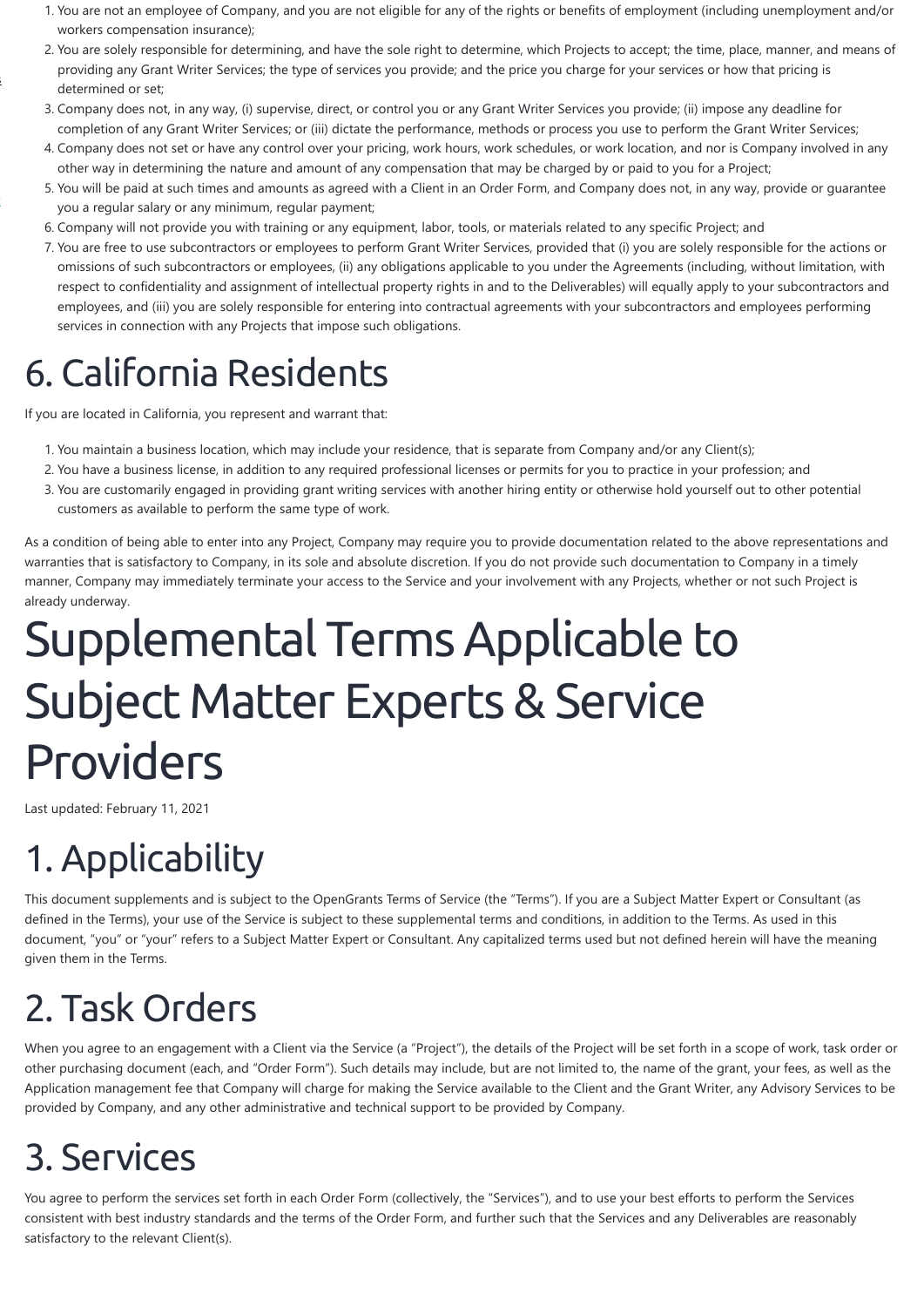#### **LEARN M ORE**

#### [About Us](https://www.opengrants.io/about-opengrants/)

[FAQ](https://kb.opengrants.io/)

#### [Pricing](https://www.opengrants.io/how-opengrants-pricing-works/)

[Legal](https://www.opengrants.io/opengrants-legal/)

#### **WORK WITH OPENGRANTS**

#### [Be a Freelance Grant Writer](https://www.opengrants.io/consultants/)

[Partner with Us](https://www.opengrants.io/enterprise/)

[Careers](https://www.opengrants.io/careers/)

#### [Invest in OpenGrants](https://wefunder.com/opengrantsio)

**FOLLOW US**

[Twitter](https://twitter.com/opengrants_io) [LinkedIn](https://www.linkedin.com/company/opengrantsio/)

#### [Discord](https://discord.gg/PFg4eyEGnf)

[Blog](https://www.opengrants.io/opengrants-blog/)

#### **HOW WE'RE DIFFERENT**

[OpenGrants versus Grants.gov](https://www.opengrants.io/opengrants-versus-grants-gov/)

[OpenGrants versus Grant](https://www.opengrants.io/opengrants-versus-grant-station/) Station

[OpenGrants versus Foundation](https://www.opengrants.io/opengrants-versus-foundation-center/) Center

[OpenGrants versus Instrumentl](https://www.opengrants.io/opengrants-versus-instrumentl/)

[OpenGrants versus Upwork](https://www.opengrants.io/opengrants-versus-upwork/)

### 4. Payments to You

**(a) Your fees:** We will pay you your fees listed on an Order Form. You agree to submit an invoice via the Service for your work on a Project, and we will share the invoice with the relevant Client. The Client will have up to 5 business days to review and either accept or dispute the invoice (see the "Disputes Among Users" section of the Terms). We will pay the invoice within 5 business days of our receipt of payment from the Client. You agree and acknowledge that Company will retain the remaining amounts paid by the Client(s) as consideration for Company maintaining the Service and providing any additional services to the Client(s).

**(b) Expenses:** In the course of performing the Services, you agree that you will not incur any expenses on behalf of Company or any Client and that you will be responsible for all expenses incurred by you, unless pre-approved in writing Company or the applicable Client(s). As a condition to receipt of reimbursement for authorized expenses, you will be required to submit receipts and/or other documentation of such expenses.

# 5. Your Relationship to Company

You agree and acknowledge that:

- 1. You are not an employee of Company, and you are not eligible for any of the rights or benefits of employment (including unemployment and/or workers compensation insurance);
- 2. You are solely responsible for determining, and have the sole right to determine, which Projects to accept; the time, place, manner, and means of providing any Services; the type of services you provide; and the price you charge for your services or how that pricing is determined or set;
- 3. Company does not, in any way, (i) supervise, direct, or control you or any Services you provide; (ii) impose any deadline for completion of any Services; or (iii) dictate the performance, methods or process you use to perform the Services;
- 4. Company does not set or have any control over your pricing, work hours, work schedules, or work location, and nor is Company involved in any other way in determining the nature and amount of any compensation that may be charged by or paid to you for a Project;
- 5. You will be paid at such times and amounts as agreed with a Client in an Order Form, and Company does not, in any way, provide or guarantee you a regular salary or any minimum, regular payment;
- 6. Company will not provide you with training or any equipment, labor, tools, or materials related to any specific Project; and
- 7. You are free to use subcontractors or employees to perform Services, provided that (i) you are solely responsible for the actions or omissions of such subcontractors or employees, (ii) any obligations applicable to you under the Agreements (including, without limitation, with respect to confidentiality and assignment of intellectual property rights in and to the Deliverables) will equally apply to your subcontractors and employees, and (iii) you are solely responsible for entering into contractual agreements with your subcontractors and employees performing services in connection with any Projects that impose such obligations.

### 6. California Residents

If you are located in California, you represent and warrant that:

- 1. You maintain a business location, which may include your residence, that is separate from Company and/or any Client(s);
- 2. You have a business license, in addition to any required professional licenses or permits for you to practice in your profession; and
- 3. You are customarily engaged in providing services with another hiring entity or otherwise hold yourself out to other potential customers as available to perform the same type of work.

As a condition of being able to enter into any Project, Company may require you to provide documentation related to the above representations and warranties that is satisfactory to Company, in its sole and absolute discretion. If you do not provide such documentation to Company in a timely manner, Company may immediately terminate your access to the Service and your involvement with any Projects, whether or not such Project is already underway.

[s](https://www.opengrants.io/consultants/)